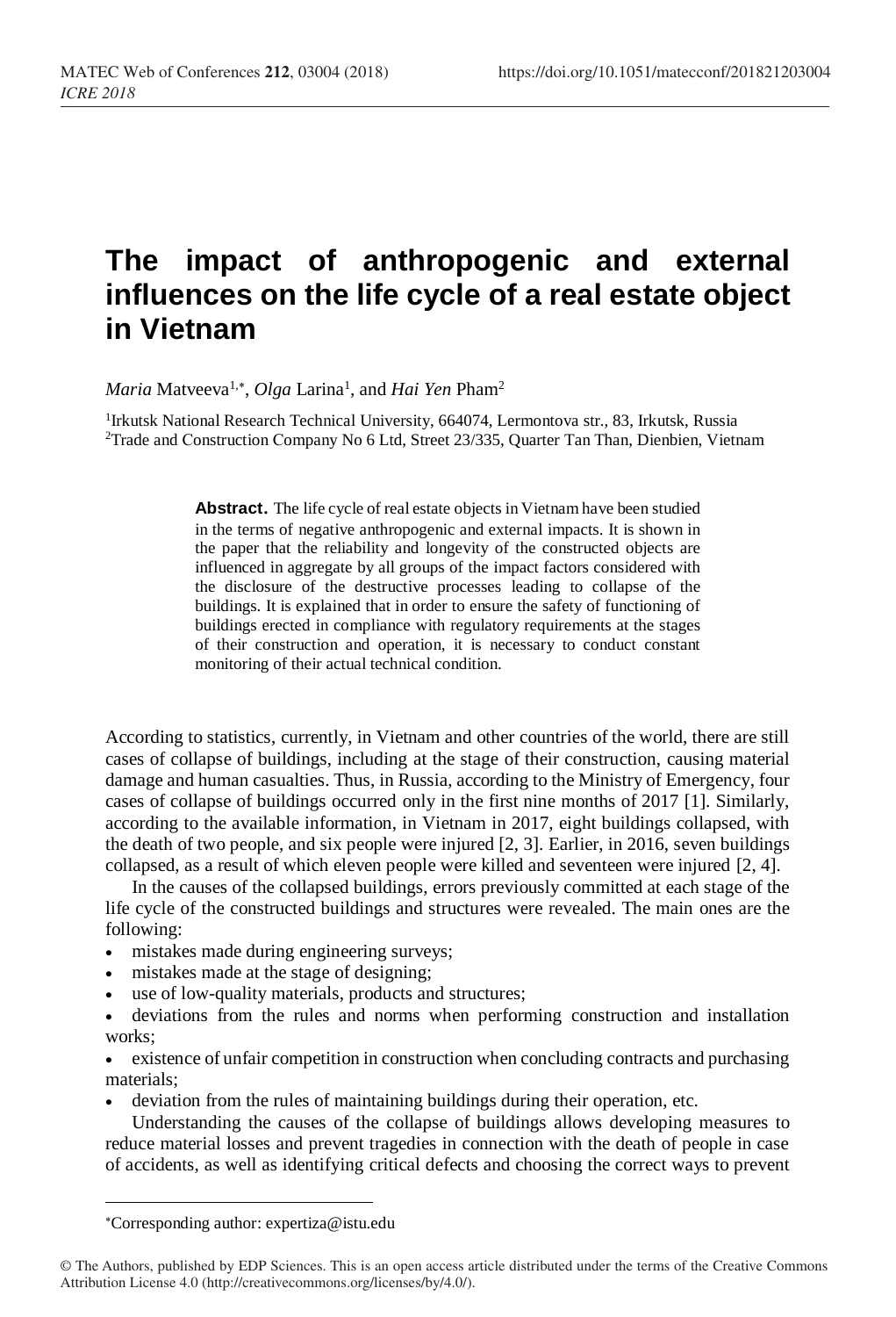their development. However, the presence of a wide range of destructive factors makes it difficult to establish the actual causes preceding the onset of an emergency condition of buildings. Based on the nature of the impacts that caused the collapse of buildings and structures, their classification according to two types of impacts - anthropogenic and external – is suggested. The composition of destructive factors in these areas is shown on the Figure 1.



**Fig. 1.** Classification of the causes of collapse of buildings.

The collapse of buildings, depending on the duration of the defect accumulation and the development of deformations, occurs mainly in two options: either with their gradual accumulation and subsequent collapse, or quickly and at one moment in unpredictable time. According to Russian practice, cases when buildings those were in a safe state and which had no visible defects after many years of their exploitation, suddenly collapsed, were not uncommon [5]. The joint effect of destructive factors is a possible cause for this, the development of which is associated with violations committed at the stages of engineering surveys, design, construction and operation of buildings. The revealed violations committed at all stages of the life cycle of construction objects with the manifestation of their consequences and examples of the destruction of buildings are presented in the Table 1.

**Table 1.** Violations committed at all stages of the life cycle of construction objects with the manifested consequences and examples of destruction of buildings.

| <b>Stages</b>          | Violations committed                                                                                                                                                                                       | Implicated consequences                                                                                                                                                                                                                                                                                               |
|------------------------|------------------------------------------------------------------------------------------------------------------------------------------------------------------------------------------------------------|-----------------------------------------------------------------------------------------------------------------------------------------------------------------------------------------------------------------------------------------------------------------------------------------------------------------------|
| Engineering<br>surveys | The quality of engineering surveys does<br>not meet the established requirements<br>(the number and depth of drilled wells,<br>the quality of drilling equipment, the<br>quality of the samples analyzed). | The incompleteness of data on the<br>geological structure of the soil under the<br>foundation of the future building (the<br>presence of individual sections of the soil<br>with a heterogeneous structure density,<br>including lenses of weak soils, as well as the<br>impact of karst-suffusion processes with the |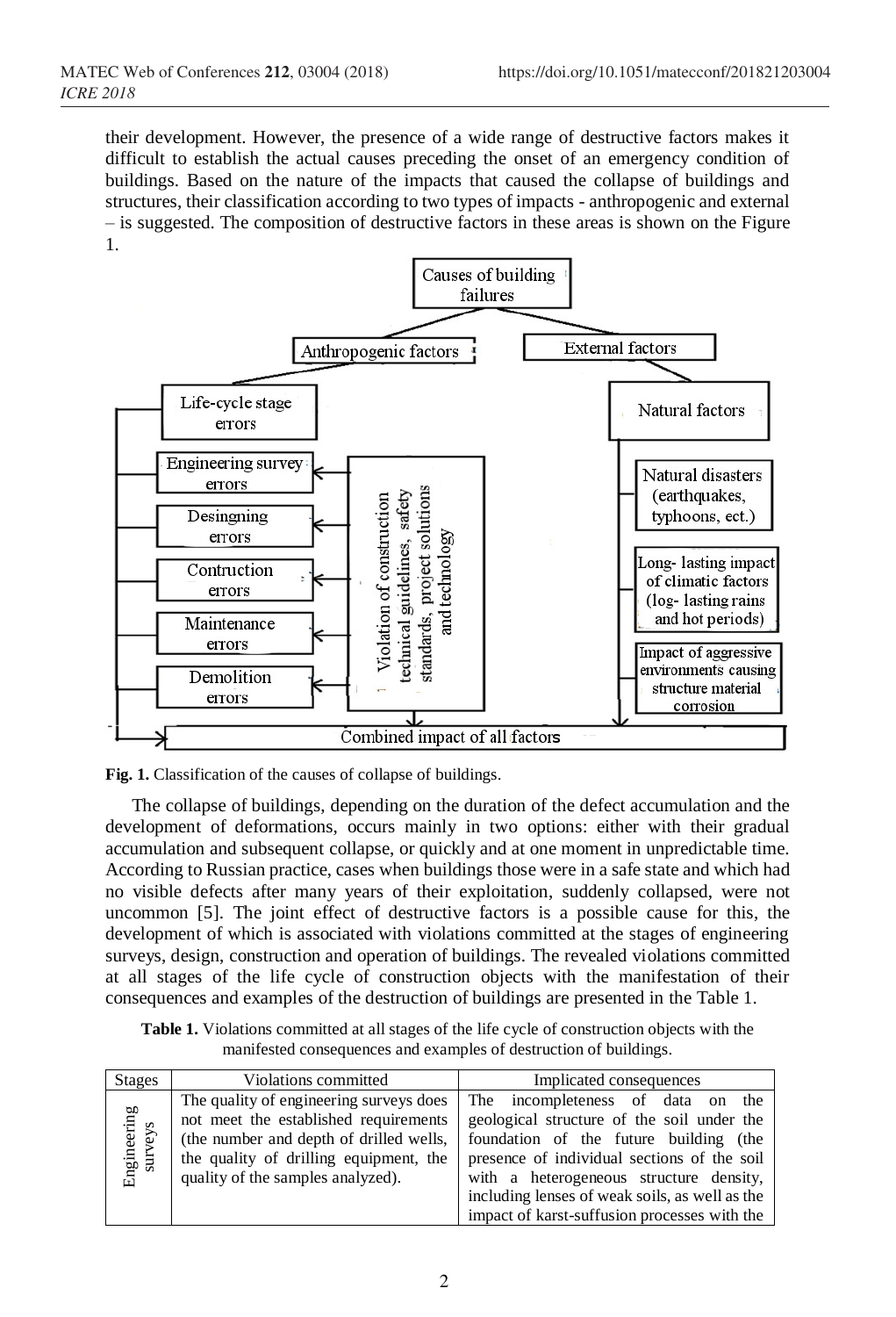|                              |                                                                            | formation of failure funnels in the area of the                                             |
|------------------------------|----------------------------------------------------------------------------|---------------------------------------------------------------------------------------------|
|                              | Absence of the forecast of geotechnical                                    | building).<br>Violation of the stability of the foundations                                 |
|                              | changes in the soil and groundwater                                        | of buildings and the development of                                                         |
|                              | level, as well as data on tectonic                                         | geological processes in the soil (landslides,                                               |
|                              | processes of the area                                                      | landslides and collapse).                                                                   |
|                              | Absence of analysis<br>of<br>data<br>on                                    | Destruction of the foundation of the existing                                               |
|                              | geological survey of the territory of the<br>nearest buildings.            | building due to the development of uneven<br>additional subsidence caused by the nearby     |
|                              |                                                                            | building under construction.                                                                |
|                              | Errors in calculating soil subsidence                                      | Lead to unacceptable subsidence and roll of                                                 |
|                              | and in choosing a constructive scheme                                      | the building, the opening of cracks in the                                                  |
|                              | of the foundation of buildings.                                            | walls and its destruction.                                                                  |
|                              | Replacement of load-bearing structural                                     | Violation of the joint working capacity of                                                  |
|                              | elements during capital repair of the<br>building on structures with lower | load-bearing elements of the building and<br>the development of critical defects leading to |
|                              | bearing capacity, or their dismantling.                                    | a decrease in the service life of the building,                                             |
|                              |                                                                            | or its collapse.                                                                            |
|                              | The lack of an assessment of the effect                                    | Uneven sedimentation of existing buildings                                                  |
|                              | of the erected building on the foundation                                  | with the formation of through cracks and                                                    |
| The stage of design          | of a nearby one without precautionary                                      | subsequent collapse.                                                                        |
|                              | measures<br>against<br>additional<br>its<br>subsidence.                    |                                                                                             |
|                              | Errors in the assignment of loads and                                      | Overloading of load-bearing<br>structures,                                                  |
|                              | reliability factors in calculations of                                     | especially floors and ceilings, when used for                                               |
|                              | load-carrying capacity of structures.                                      | storing building materials, structures and                                                  |
|                              |                                                                            | equipment during construction of a building                                                 |
|                              |                                                                            | and placement of working equipment during<br>operation.                                     |
|                              | Use of poor-quality materials.                                             | Reducing the load-bearing capacity of                                                       |
| The stage of<br>construction | Deviation from design solutions.                                           | structures to be erected and the development                                                |
|                              | Violation of the requirements<br>of                                        | of destructive deformations leading to loss                                                 |
|                              | regulatory<br>documents<br>in<br>the                                       | of reliability and safety of operated                                                       |
|                              | organization and production of works.                                      | buildings.                                                                                  |
|                              | Lack of proper control over the progress                                   |                                                                                             |
|                              | of work.                                                                   |                                                                                             |
| The stage of<br>operation    | Violation of the rules of operation and                                    | condition<br>of<br>underground<br>Emergency                                                 |
|                              | maintenance of buildings.<br>Untimely and substandard repairs.             | communications and sanitation systems.<br>Reducing the load-bearing capacity of             |
|                              |                                                                            | foundations and changing soil properties.                                                   |
|                              |                                                                            | Decrease in operational characteristics of                                                  |
|                              |                                                                            | structures of the aboveground part of                                                       |
|                              |                                                                            | buildings.                                                                                  |

The collapse of buildings, the facts of which are given below, became the consequence of the mistakes made at the stages of engineering surveys, design, construction and operation of the built objects.

In 2007, in the city of Ho Chi Minh, in the construction of a multi-story building, due to the lack of data on the presence of groundwater in the excavation level, the subsidence of the road with the formation of a funnel with an area of  $32 \text{ m}^2$  and a depth of 1.6 m, as well as subsidence of the foundation of the nearest apartment building 5 Nguyenyishu Street at 120 mm occurred [6].

In September 2017, a four-story apartment building 43 Tanshonhoa Street collapsed in the city of Ho Chi Minh, which caused the consecutive destruction of two other nearby residential buildings - six-story building No. 45 and No. 47, and damage to the walls of the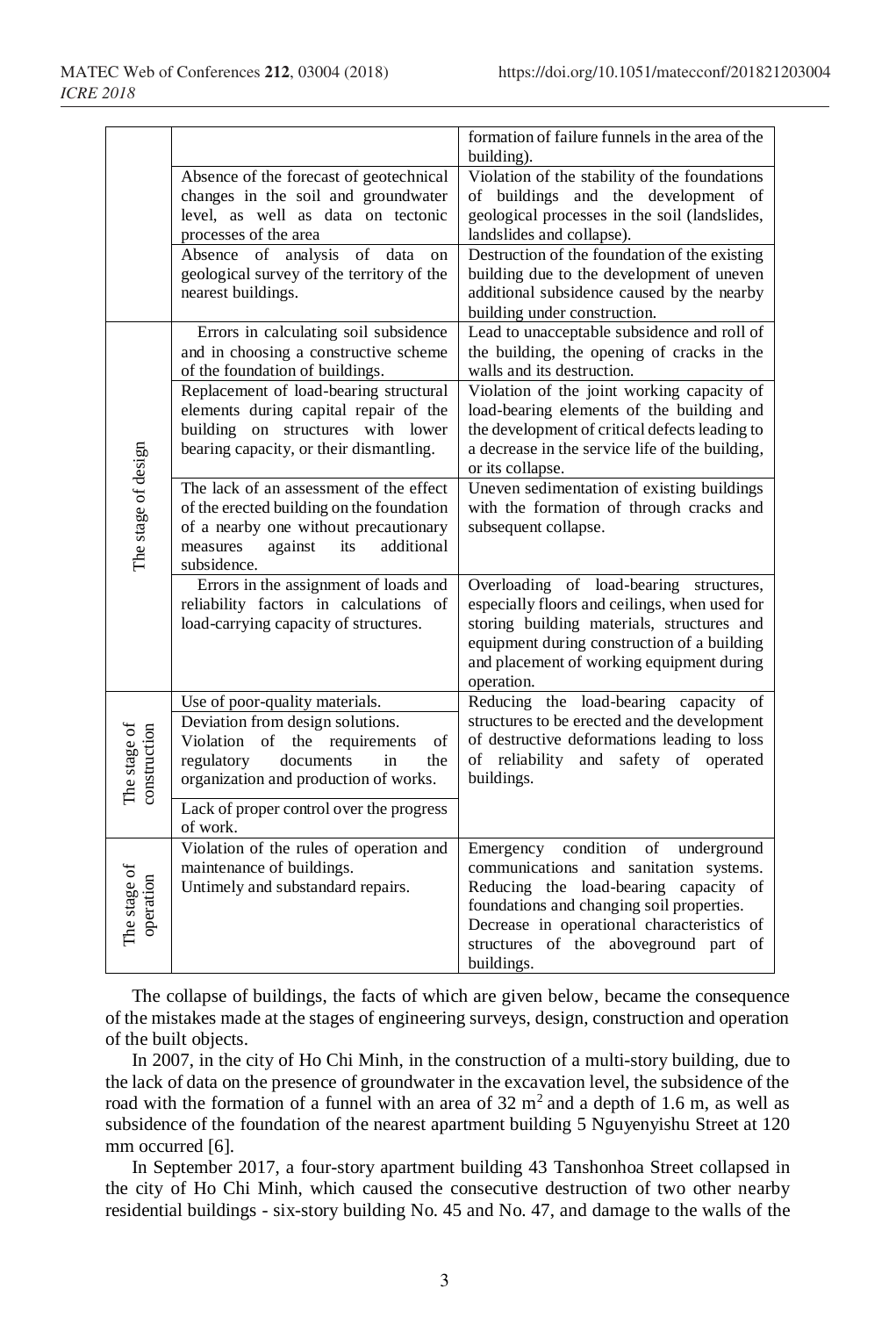building No. 49. The reason was the work of the excavator making construction pit for the building No. 41 (under construction) with the depth of foundation below the foot of the existing foundation of the building No. 43. According to the conclusion of the examination, the developer of the building No. 41, without having studied the data on engineering and geological surveys of the areas adjacent to the construction site, failed to perform protective measures in relation to the foundation of a nearby building [7]. For a similar reason, in 2017, in the city of Bindin, when a pit was excavated for the building No. 298 under construction, a building No. 296 collapsed with severe consequences, as one person died and three were in heavily injured [8].

In 2011, in the city of Hanoi, the building No. 49 on Khuin Thuhang Street collapsed after its reconstruction. The reason for the collapse is associated with the replacement of loadbearing walls made of bricks on the ground floor of the building with glass, and installation of a reservoir for collection of rainy water on the sixth floor. The unreasonable design decisions have caused an overload of bearing walls and building constructions and its collapse [9].

In 2015, in a dead end Ledinkan, Tantao Quarter of Shaigon, an industrial two-story building collapsed. As a result, two people were killed and seven were injured. The reason was overloading of the floor of the second story of the production room with a load higher than the one envisaged by the design [10].

Buildings collapse even in the process of their construction because of the mistakes made at the two previous stages of their life cycle.

An example of this is the collapse in 2014 of the four-story building on the street No. 66 of the Futan Quarter of the city of Vinzyong that was under construction just nine days before it would have to be put into operation. The cause of collapse came in the deviation from the design solution for the reinforcement of the reinforced concrete columns: instead of six working rods with the diameter of 16 mm, five rods with the diameter of 14 mm were used. In addition, two balconies were attached to the facade of the building, and the roofing of sheet iron was replaced with tiles. The reduction in the bearing capacity of structural elements and the additional load on them led the building to collapse [11].

When operating, buildings are constantly exposed to external influences, especially natural ones.

Unfavorable weather conditions connected with prolonged precipitation reduce the time between repairs for the buildings in operation. Their untimely repairs, especially in the areas of old buildings, reduce the load-carrying capacity of structures and lead buildings to collapse. So, for this reason, in the period of 2013-2017, according to Internet resources, there were five cases of collapses with the human casualties (five people were killed and thirteen were injured).

Economic activities of people have a negative impact on the components of the environment. The impact of such environments causes the development of physicsmechanical and physics-chemical corrosion processes in the construction materials that lead to changes in the properties of materials, redistribution of the internal forces in cross sections of the elements of the outdoor enclosures and the destruction of the protective layer of working reinforcement in the reinforced concrete structures.

Corrosion leading to the destruction of the material of structures and individual structural elements are presented in the Table 2 [12, 13].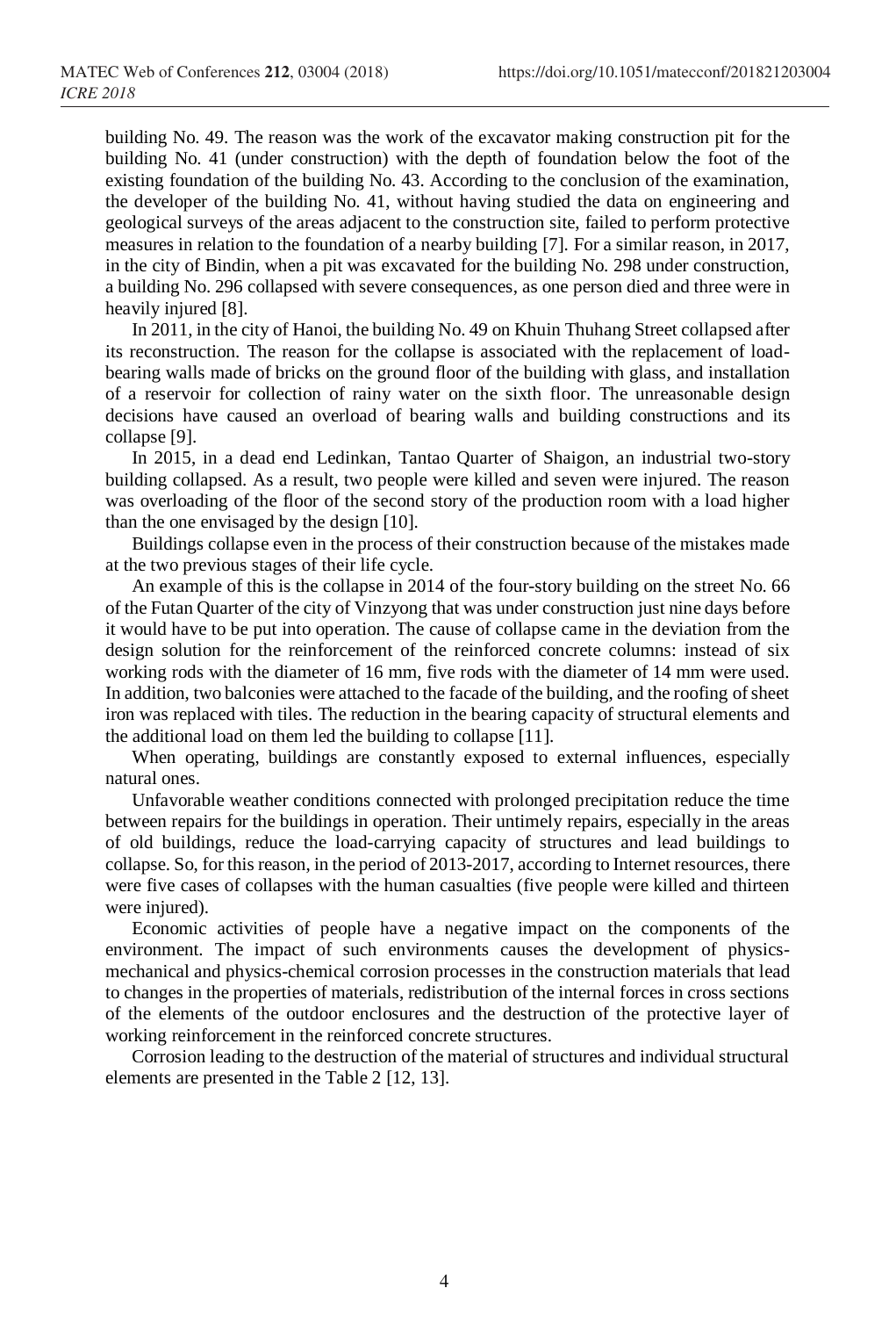| Types of<br>corrosion                 | Corrosion processes                                                                                                          | Influence results                                                                                                                                                                                                                  |
|---------------------------------------|------------------------------------------------------------------------------------------------------------------------------|------------------------------------------------------------------------------------------------------------------------------------------------------------------------------------------------------------------------------------|
| Chemical<br>corrosion                 | Direct chemical interaction of<br>materials and aggressive media<br>(gas and liquid).                                        | Irreversible change in the composition of<br>building materials (the formation of new<br>substances).                                                                                                                              |
| Electrochemi<br>cal corrosion         | Contacts of metal structures with<br>atmospheric environment,<br>aqueous solutions, moist soils,<br>and aggressive gases.    | The appearance of electric currents as a result<br>of the corrosion process, which cause<br>oxidation and reduction processes.                                                                                                     |
| Physical and<br>chemical<br>corrosion | Interaction of materials of<br>inorganic origin with an<br>aggressive environment.                                           | The appearance of internal stresses in the<br>materials that reach the ultimate in tensile<br>strength, as a result of the crystallization of<br>salts or the deposition of corrosion products<br>in pores and capillaries.        |
| Bio-corrosion                         | Changing the structure under the<br>influence of vital activity of<br>microorganisms: bacteria,<br>actinomycetes, and fungi. | The development of microorganisms,<br>accompanied by the formation of organic and<br>inorganic acid products and carbon dioxide.<br>As a result, mechanical and chemical<br>disturbances of concrete and stone materials<br>occur. |

**Table 2.** Types of corrosion and corrosion processes, leading to the destruction of building structures.

Specificity of the climatic conditions of Vietnam strengthens negative environmental influences on the construction of buildings and structures. Large wind loads with the simultaneous significant mass of precipitation, storms, tsunamis, typhoons and floods create additional stress on the structure of buildings and lead to their collapse. So, according to the Central Committee on Flood Control in Vietnam, in 2017, 8,166 buildings collapsed and 588,139 were in emergency condition. Typhoons and storms carried 2.65 units of livestock and birds with human casualties (385 dead and 664 injured) [14].

Frequent floods leads to water saturation and erosion of the foundations soil, which leads to a partial loss of its strength and entails uneven sediment of a building with its subsequent collapse.

As a result of the humid climate, moisture accumulates in the surface layers of building structures and the nodes of their interfaces that leads to loss of operational properties of buildings.

Earthquakes also belong to the natural factors that affect the reliability and durability of the functioning of buildings. In Vietnam, seismic resistance of buildings and structures corresponds to 4-6.5 points on the Richter scale. The motion of the Earth's surface of such a power excites the vibrations of buildings and structures, and the inertial forces that arise in them lead to the destruction of the bearing elements.

A comprehensive analysis of the consequences of the impact of anthropogenic, natural and technogenic factors on buildings and structures has shown that the reliability and durability of the constructed facilities are influenced in aggregate by all the factors considered.

The classification of the reasons for the collapse of buildings carried out together with the violations committed at all stages of the life cycle of the building object, and the revealed consequences showed that the beginning of the development of one of the destructive factors intensifies the manifestation of the impact of others that creates a synergistic effect leading the buildings to collapse.

To ensure the durability and safety of buildings and the prevention of technogenic accidents and disasters, simultaneously with the qualitative performance of engineering